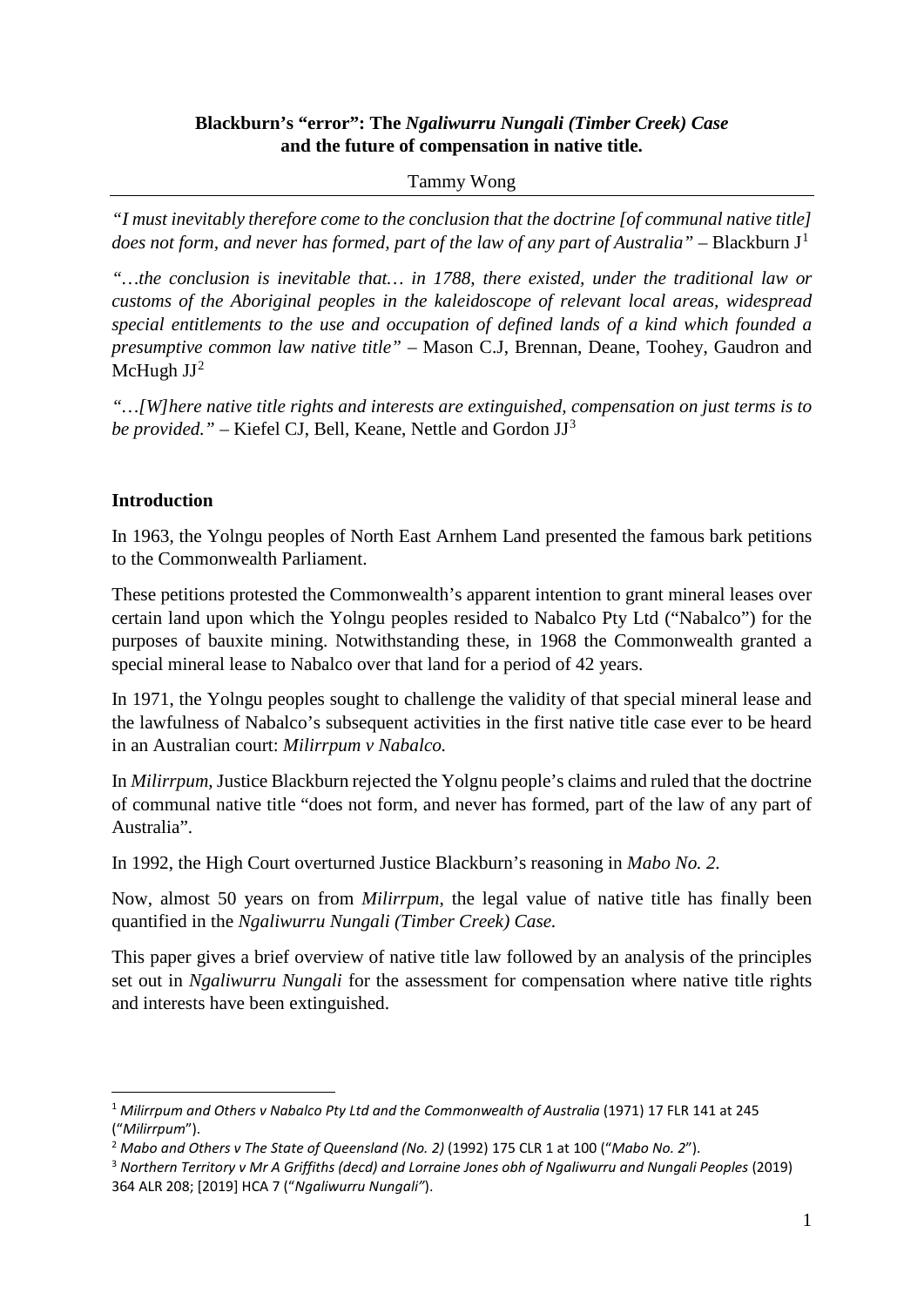## **Milirrpum to Mabo (No. 2) –** *Terra Nullius*

In *Milirrpum*, the plaintiffs' central contentions were that<sup>[4](#page-1-0)</sup>:

- 1. Their rights to the land under native law or custom existed prior to colonisation in 1788.
- 2. Those rights were intelligible and capable of recognition by the common law
- 3. Those rights were proprietary rights and included rights of the native people to use and enjoy the land, in the manner which their own law or custom entitled them to do
- 4. Those rights survived the Crown's act of acquisition of land and had to be respected by the Crown unless and until they were validly terminated either by consent or perhaps explicit legislation.
- 5. By reason of points 1 to 4, the Commonwealth and Nabalco had unlawfully infringed upon the plaintiffs' proprietary rights as native people of Australia.

Having received extensive evidence from several Yolngu witnesses, Blackburn J found:

"*The evidence shows a subtle and elaborate system highly adapted to the country in which the people led their lives, which provide a stable order of society and was remarkably free from the vagaries of personal whim or influence. If ever a system could be called "a government of laws, and not of men" it is that shown in the evidence before me.* [5](#page-1-1) *"*

Despite this finding, his Honour denied the claim because while he accepted that the Yolngu peoples had a system of law that conferred rights to them within that system, he did not find that those rights were capable of recognition by the common law.

His Honour considered himself bound by authority such as *Cooper v Stuart [6](#page-1-2)* which stood for the proposition that Australia came into the category of a settled or occupied colony as opposed to a conquered or ceded colony. This is significant because, as at 1788, the English legal position on the status and survival of local laws and rights in the context of Crown acquisitions was already well established.

A conquered or ceded colony was a territory in which there were original inhabitants living pursuant to a local system of law that was recognisable by the English common law. In those cases, the law of the original inhabitants was permitted to remain in force until altered by the Crown. By contrast settled or occupied colonies referred to land that was "desert and uncultivated" and in which, even if native peoples were present, there was no system of law that was recognisable by the common law. As a result, the Crown took absolute title of all such lands and English law became applicable in those colonies immediately upon their foundation.

The plaintiffs pleaded their argument in the former and argued that their native title proprietary rights and customs persisted notwithstanding the act of colonisation. His Honour rejected the plaintiffs contention that their native title rights were proprietary in nature because "there is so little resemblance<sup>"[7](#page-1-3)</sup> between property as understood in Australian law and that presented by the plaintiffs. Amongst other things, his Honour found that the plaintiffs did not have a right

<span id="page-1-0"></span><sup>4</sup> *Milirrpum* at 149 – 150. 5 *Milirrpum* at 267 -268.

<span id="page-1-1"></span>

<span id="page-1-2"></span><sup>6</sup> (1889) 14 App Cas 286.

<span id="page-1-3"></span><sup>7</sup> *Milirrpum* at 273.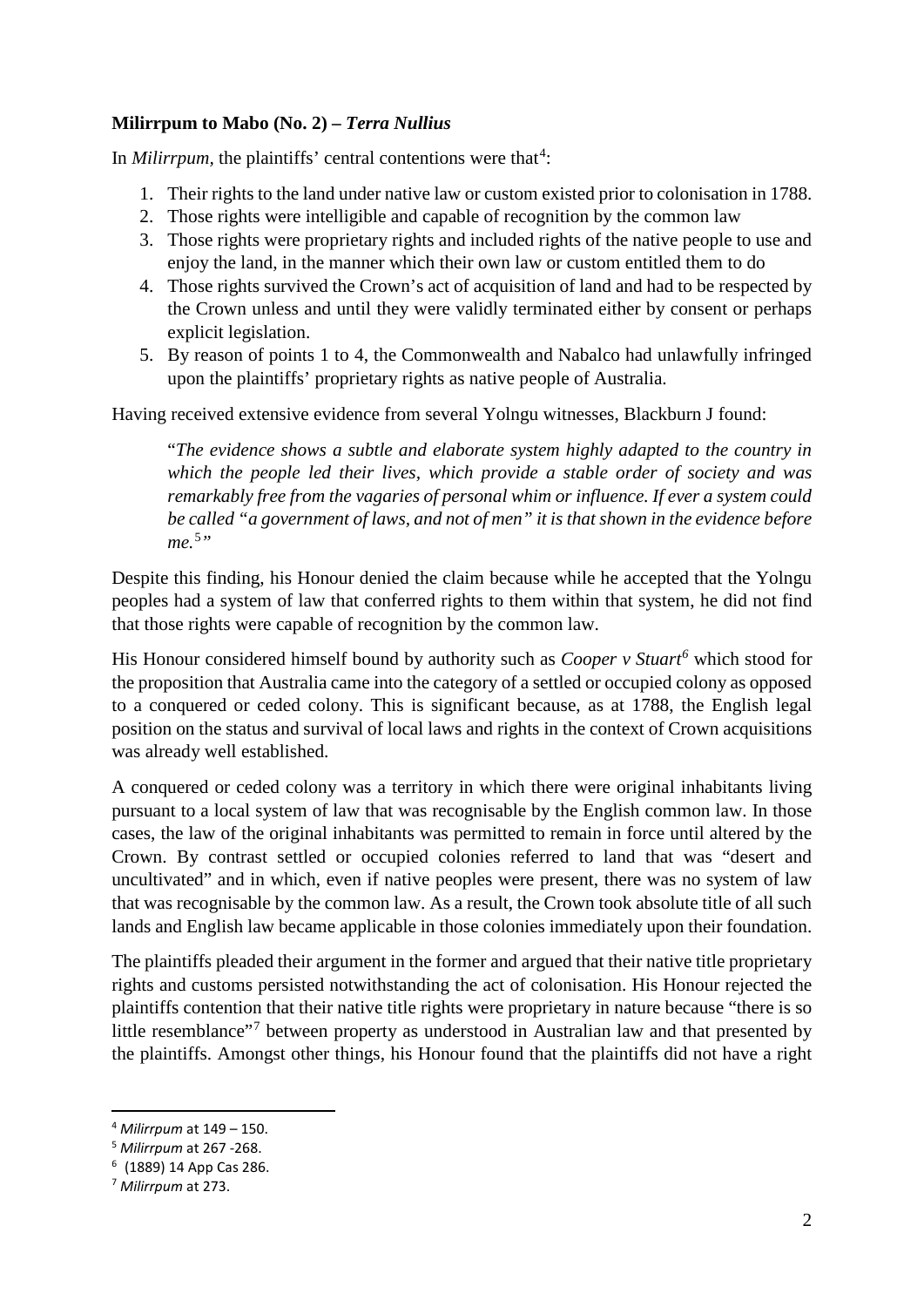exclude others from land or to alienate their native title rights and interests – both of which he considered to be a central to the substance of any proprietary interest.

His Honour also did not consider that the Yolngu claimants shared the exact same links to the same areas of land as their ancestors at the time of colonisation in 1788 because the evidence of the Yolngu witnesses showed that it was possible for clans to become extinct and their lands to be subsumed or cared for by other clans.

In *Mabo No. 2,* amongst other things, the High Court overruled the existing theories and authorities that Blackburn J had relied upon in *Milirrpum* on the basis that such theories "depended on a discriminatory denigration of indigenous inhabitants, their social organisation and customs...[were] false in fact and unacceptable in our society"<sup>[8](#page-2-0)</sup>. The High Court expressly discarded the distinction between inhabited colonies that were *terra nullius* and those that were not.

The High Court found that the common law was capable of keeping in step with international law which had progressed to a point where the notion of *terra nullius* no longer commanded general support<sup>[9](#page-2-1)</sup>. That being the case, the doctrines of the common law which depended upon *terra nullius* could "hardly be retained"[10](#page-2-2) because they were founded on unjust discrimination in the enjoyment of civil and political rights.

The High Court also found that the common law recognition of native title rights and interests was compatible with the recognition of radical title to the Crown and no inconsistency arose from the simultaneous recognition of both forms of proprietary right $^{11}$ .

This meant that the considerations that occupied Blackburn J's reasoning as to the law of settled or occupied colonies and the ramifications flowing therefrom no longer fell to be considered in the contemporary law of native title.

Further, the High Court held that native title will be recognised by the common law where a traditional connection with the land has been substantially maintained by the claimants and where the acts of the Crown have not extinguished native title:

*"Where a clan or group has continued to acknowledge the laws and (so far as practicable) to observe the customs based on the traditions of that clan or group, whereby their traditional connexion with the land has been substantially maintained, the traditional community title of that clan or group can be said to remain in existence. The common law can, by reference to the traditional laws and customs of an indigenous people, identify and protect the native rights and interests to which they give rise. However, when the tide of history has washed away any real acknowledgment of traditional law and any real observance of traditional customs, the foundation of native title has disappeared."[12](#page-2-4)*

<span id="page-2-1"></span><span id="page-2-0"></span><sup>8</sup> *Mabo No.2* at 40. 9 *Mabo No.2* at 41.

<span id="page-2-2"></span><sup>10</sup> *Mabo No.2* at 41.

<span id="page-2-3"></span><sup>11</sup> *Mabo No.2* at 43.

<span id="page-2-4"></span><sup>12</sup> Per Brennan J in *Mabo No. 2* at 59–60.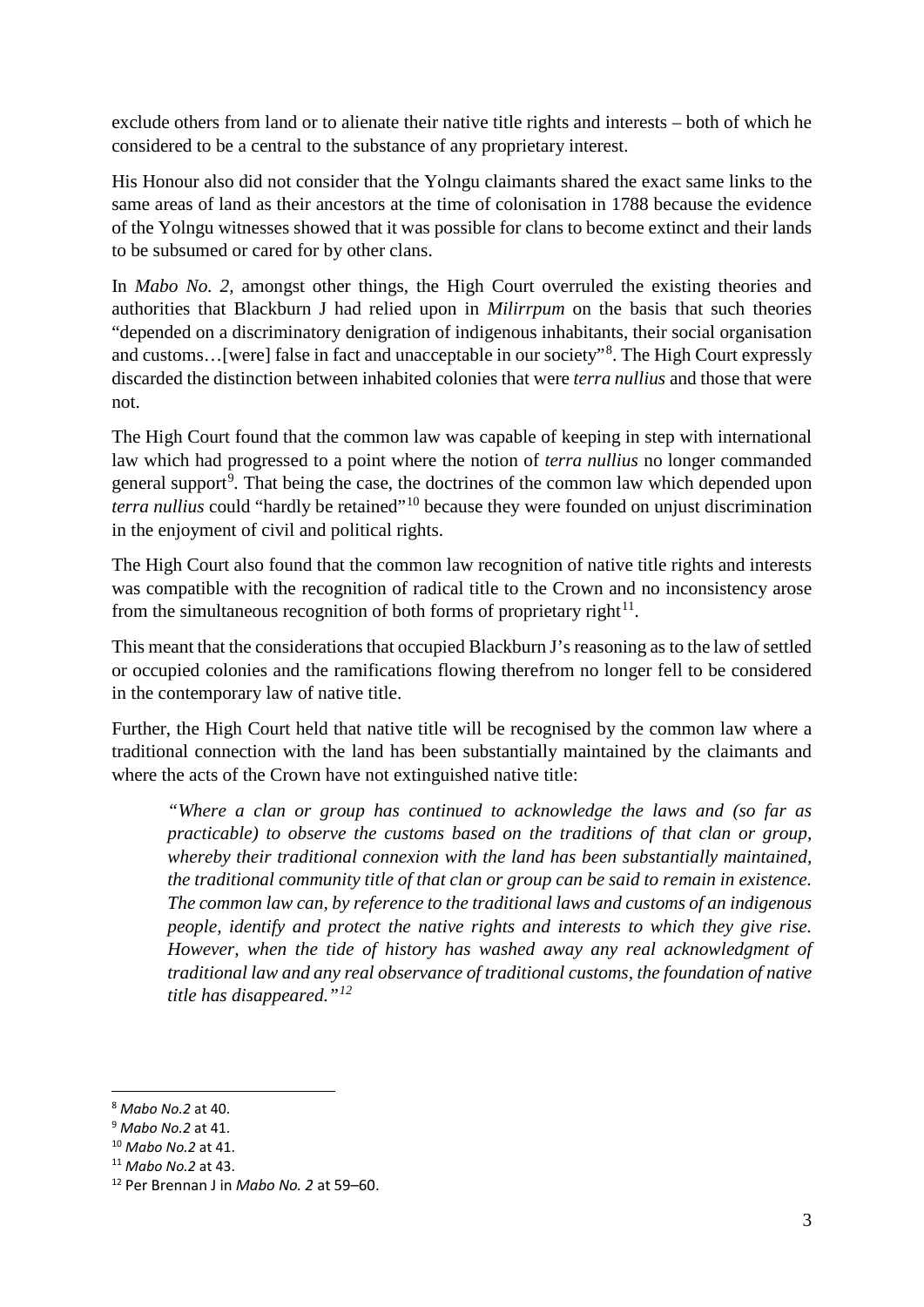Coupled with the High Court decision in *Mabo No.*  $1^{13}$  $1^{13}$  $1^{13}$ , the effect of these decisions was to:

- Recognise that native title rights and interests were proprietary rights
- Recognise that Aboriginal people were entitled to enjoy their proprietary rights free from discrimination pursuant to s.10 of the *Racial Discrimination Act 1975* (Cth) ("RDA")
- Recognise that state or territory laws which purported to remove or impinge upon native title rights and interests were invalid to the extent that they contravened the RDA by reason of the operation of s.109 of the Constitution of Australia.

It should be noted, however, that the majority in *Mabo No. 2* did not find that compensation was owed to native title holders whose rights had been extinguished or otherwise impinged upon.

## *Native Title Act 1993* **(Cth)**

Against the backdrop of *Mabo No. 2*, the *Native Title Act 1993* ("Act") was enacted with a commencement date of 1 January 1994 with significant amendments added in 1998.

The interlocking provisions of the Act are complex but may be understood generally as creating a statutory regime that:

- provides a process by which native rights may be recognised
- provides the ways in which native title may be extinguished
- provides for the validation of "past acts" occurring between 1975 and 1994 and "intermediate acts" occurring between 1994 and 1996 which may be invalid because of the existence of native title
- provides for compensation where native title has been extinguished
- provides for a future regime for the protection of native title rights.

The provision for the validation of past acts is a crucial element of the legislation because the enactment of the RDA in 1975 had the potential effect of invalidating several pieces of state and territory legislation that sought to deal with lands between 1975 and 1992 when the decision in *Mabo No. 2* was handed down and such lands were recognised as being burdened by native title. Thus by the operation of the Act, state and territory parliaments were able to

<span id="page-3-0"></span> <sup>13</sup> This case was a demurrer that was determined in advance of the substantive case in *Mabo No. 2.* It arose because midway through the proceedings, the Queensland Government enacted the *Queensland Coast Islands Declaratory Act 1985* (Qld) ("Queensland Act") "for the purpose of removing any doubt that may exist as to the application to the islands of certain legislation". Section 3 of the Queensland Act declared that, upon annexation, the land which was subject of the substantive claim were vested in the Crown in right of Queensland freed from all other rights, interests and claims of any kind whatsoever whereas s.5 declared that no compensation was payable in respect of any right that existed prior to annexation. The intent of the Queensland Parliament in enacting this legislation was to extinguish native title upon annexation and so amend its defence to defeat the claim brought by the claimants. The claimants submitted that the Act did not extinguish native title because of the operation of ss. 9 and 10 of the *Racial Discrimination Act 1975* (Cth) ("RDA") which identified the right to own property and the right to inherit as rights protected from discrimination on the basis of race under the International Convention on the Elimination of All Forms of Racial Discrimination. The claimants were successful and the High Court held that if native title was found in the Mer Islands, such native title was a "right to own property" protected by the RDA and therefore the Queensland Act was inoperative by reason of s.109 of the Commonwealth Constitution.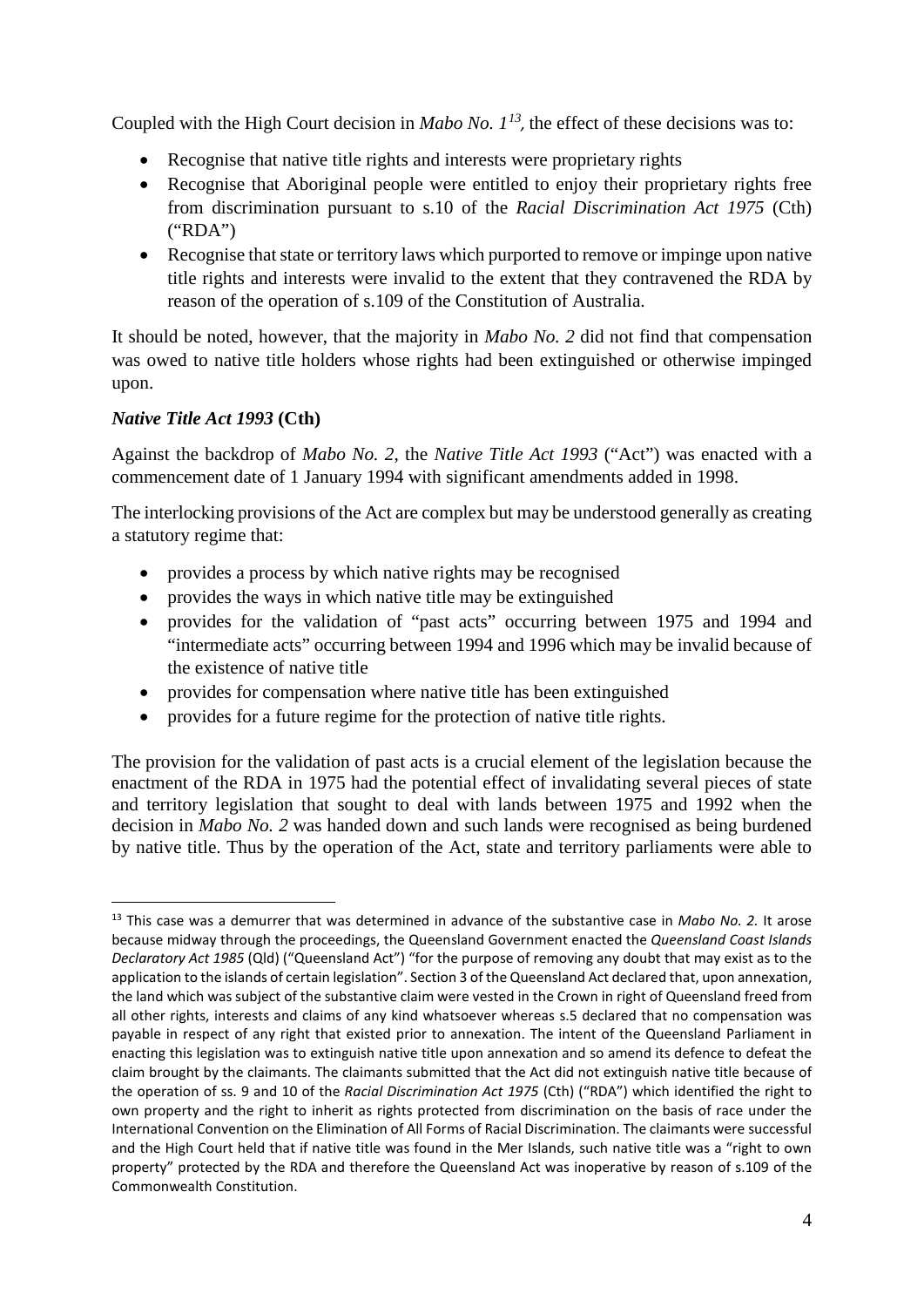pass legislation that retrospectively validated past acts from 1975 onwards that would have been invalid because they were carried out in contravention of s.10 of the RDA.

The validation regime prescribes four categories of 'past acts' and provides for the legal effect of validation of past acts in each category. Depending on the category of past act, the effect upon native title may be complete extinguishment, partial extinguishment or nonextinguishment (but may result in the prolonged suspension of native title right). This is significant because s.51 of the Act provides that there is an "entitlement on just terms to compensate the native title holders for any loss, diminution, impairment or other effect of the act on their native title rights and [interests"](http://classic.austlii.edu.au/au/legis/cth/consol_act/nta1993147/s253.html#interest). It was this entitlement that the *Ngaliwurru Nungali*  case concerned.

## **Selected Cases**

Since the commencement of the Act on 1 January 1994, the content of native title and the ways by which it may be extinguished has became clearer as a result of litigation. In particular, it has become generally accepted that "native title" takes its meaning from the Act rather than from the common law.

Some of the key principles established in various litigation include:

- 1. Native title may only be extinguished where the legislation evinces a clear and plain intention to do so. [14](#page-4-0)
- 2. Native title is neither an institution of the common law nor a form of common law tenure but it is recognised by the common law.[15](#page-4-1)
- 3. Native title rights can exist in relation to the sea and seabed but such rights are nonexclusive in nature. [16](#page-4-2)
- 4. The underlying existence of the traditional laws and customs is a necessary prerequisite for native title but their existence is not a sufficient basis for recognising native title.<sup>[17](#page-4-3)</sup>
- 5. Native title comprises a bundle of rights which are themselves referred to as native title rights and interests. Each right in this bundle can be subject to extinguishment and should be considered separately and independently to other rights.<sup>[18](#page-4-4)</sup>
- 6. Native title rights and interests must derive from laws and customs acknowledged and observed and possessed by a society under a normative system of law. If the laws and customs and society existed at the time sovereignty was acquired and substantially the same laws and customs have been continuously acknowledged and observed by the society, the rights and interests will be recognised and protected.<sup>[19](#page-4-5)</sup>

<span id="page-4-0"></span> <sup>14</sup> *Yanner v Eaton* (1999) 201 CLR 351.

<span id="page-4-1"></span><sup>15</sup> *Fejo v Northern Territory* (1998) 195 CLR 96.

<span id="page-4-2"></span><sup>16</sup> *Commonwealth v Yarmirr* (2001) 208 CLR 1.

<span id="page-4-3"></span><sup>17</sup> *Fejo v Northern Territory* (1998) 195 CLR 96.

<span id="page-4-4"></span><sup>18</sup> *Western Australia v Ward* (2002) 213 CLR 1.

<span id="page-4-5"></span>*<sup>19</sup> Members of the Yorta Yorta Aboriginal Community v Victoria* (2002) 214 CLR 422.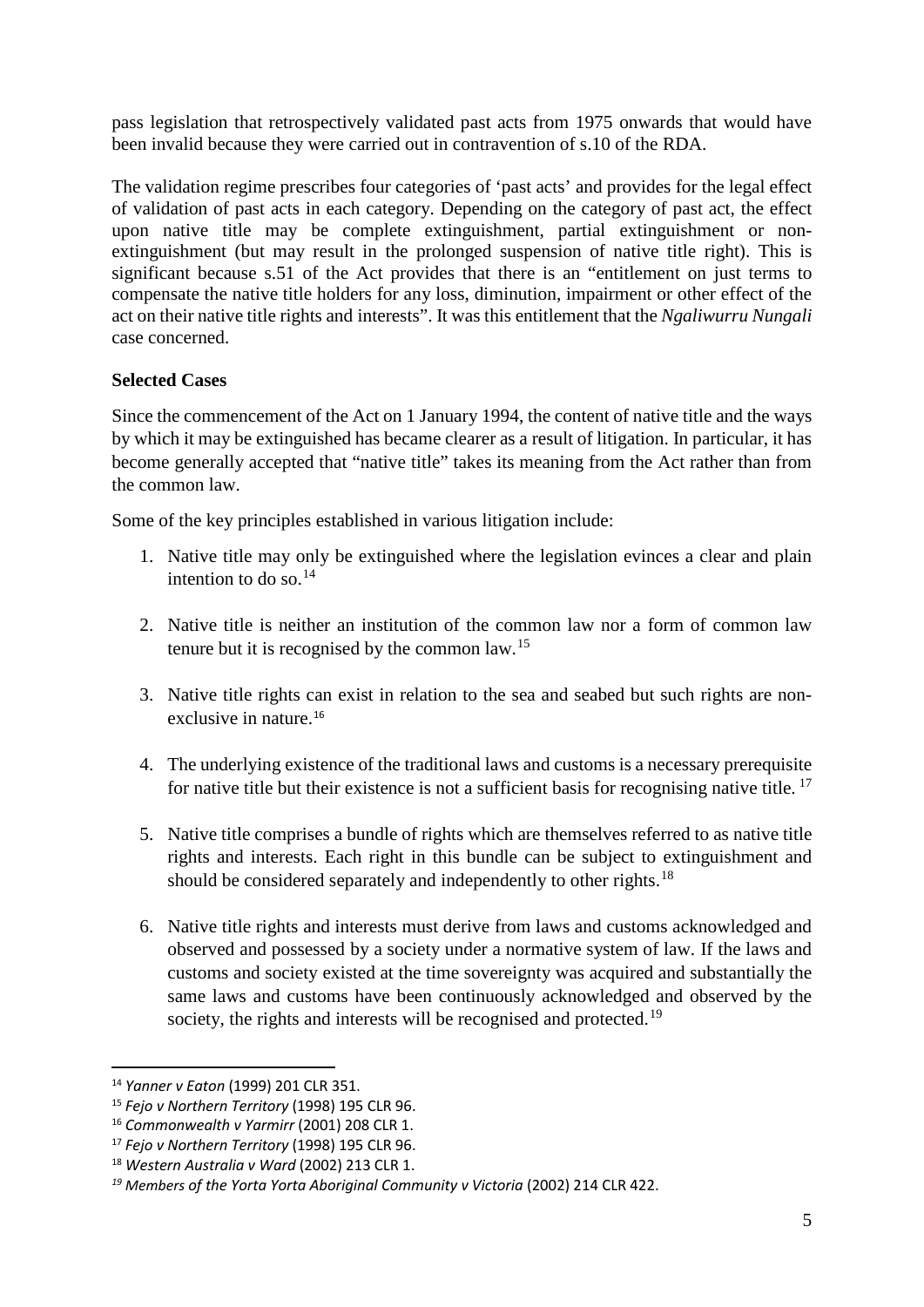Most native title cases have been concerned with the determination and native title with scarce examples of attempt to claim compensation for the loss, diminution or impairment or other effect of acts upon native title rights and interests.

However in 2006, members of the Yankunytjatjara and Pitjantjatjara brought a claim for compensation for extinguishment of native title over the town of Yulara in the Northern Territory<sup>20</sup>. The claimants were not previously recognised as native title holders of the relevant land and therefore it was a prerequisite for the compensation case that the court also find that the claimants were native title holders of the relevant area. The court ultimately did not so find. As a result, the claim failed at the first hurdle and no consideration was given to the question of compensation as a result.

In 2013, the first determination of native title compensation was made in the case of *De Rose v State of South Australia*[21](#page-5-1) where the Federal Court ordered that the State of South Australia make payment to a group of claimants asserting a claim over De Rose Hill Station located in north-west South Australia. However, this determination was made by consent. The terms of settlement were confidential and so could provide no guidance on the question of compensation.

# **The** *Ngaliwurru Nungali* **Case**

In the context set out above, the significance of the *Ngaliwurru Nungali* case cannot be overstated. This case represents the first and only expression of judicial guidance on the topic of compensation pursuant to the Act.

It sets the principles by which compensation may be assessed for both economic and noneconomic loss and finally, sets a legal value on native title.

In the town of Timber Creek, there were 53 grants of freehold or leases by the Northern Territory Government that extinguished native title.

At first instance, the claimants sought, *inter alia,* compensation for each of those acts pursuant to s.51 of the Act in the following elements<sup>22</sup>:

- 1. Compensation for economic loss of both exclusive and non-exclusive native title rights and interests extinguished or otherwise impaired or suspended by past acts of the Northern Territory Government;
- 2. Compound interest on the amount of compensation awarded for economic loss; and
- 3. Compensation in the sum of not less than \$2 million "for non-economic loss to give effect to the diminution or disruption in traditional attachment to country and the loss of rights to live on and gain spiritual and material sustenance from the land".

<span id="page-5-0"></span> <sup>20</sup> *Jango v Northern Territory* [2006] FCA 318.

<span id="page-5-1"></span><sup>21</sup> [2013] FCA 988.

<span id="page-5-2"></span><sup>&</sup>lt;sup>22</sup> Griffiths v Northern Territory of Australia (No 3) [2016] FCA 900 at 9 and 10.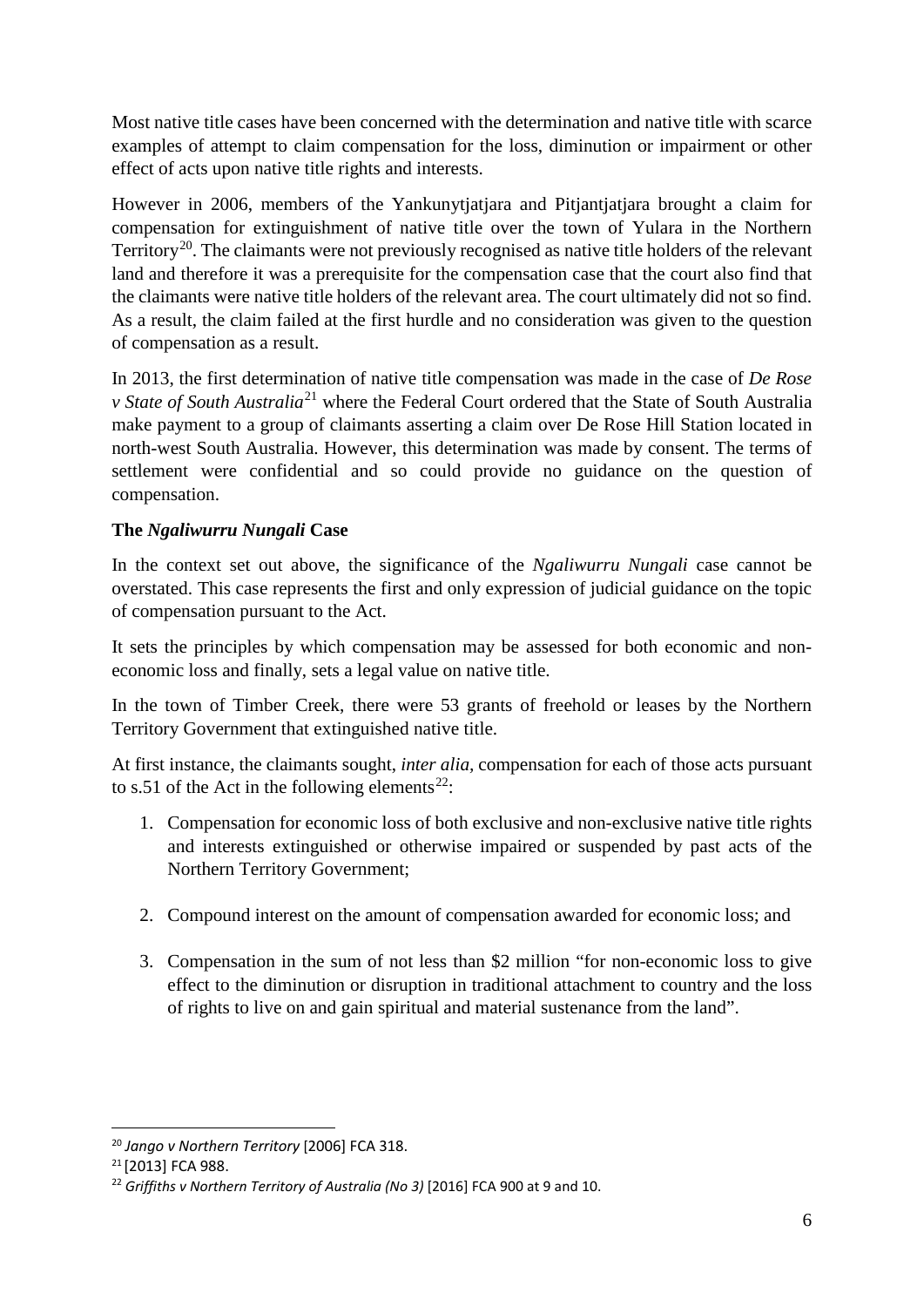In 2016, at first instance, the Federal Court (Mansfield J) awarded compensation of \$3,300,661 to the claimants, including \$1.3 million for cultural loss. [23](#page-6-0)

In 2017 the Full Federal Court (French, Branson and Sundberg JJ) upheld an appeal from the Commonwealth and the Northern Territory and reduced the compensation to \$2,899,446 but maintaining the figure of \$1.3 million for cultural loss.<sup>[24](#page-6-1)</sup>

In 2019, the High Court unanimously upheld an appeal from the Commonwealth and the Northern Territory, and reduced the overall award to \$2,530,350, but again allowed the figure of \$1.3 million within that sum to stand for compensation for cultural loss.

In relation to economic loss, Justice Mansfield at first instance assessed compensation at 80 per cent of the unencumbered freehold value of the affected land as at the date at which native title was taken to have been extinguished under the Act.

The Full Federal Court varied the percentage to 65 per cent but otherwise did not disturb Justice Mansfield's judgment in respect of the question of economic loss.

Ultimately, on the question of economic loss, the High Court held that "in these appeals, the objective economic value of the non-exclusive native title rights and interests of the Claim Group is 50 per cent of the freehold value of the land". [25](#page-6-2)

The central principles that fell from these cases as to the assessment of compensation were as follows:

#### *Economic Loss*

- 1. Simple interest was payable on pre-judgment compensation but not to be included as part of the total compensation to be paid.<sup>[26](#page-6-3)</sup>
- 2. The objective economic value of *exclusive* native title rights to and interests in land, in general, equates to the objective economic value of an unencumbered freehold estate in that land.<sup>[27](#page-6-4)</sup>
- 3. Interest is payable on the compensation for economic loss, and in the circumstances of this case, on a simple interest basis, at a rate sufficient to compensate the Claim Group for being deprived of the use of the amount of compensation between the date at which compensation was assessed and the date of judgment.<sup>[28](#page-6-5)</sup>

<span id="page-6-0"></span><sup>&</sup>lt;sup>23</sup> Note, the claim was pleaded in first instance as "non-economic loss" or "solatium" but the High Court has held that a better expression is "cultural loss", see footnote 3 of the *Ngaliwurru Nungali* case at [4]. 24 *Griffiths and Another v Northern Territory and Another* (2017) 256 FCR 478.

<span id="page-6-1"></span>

<span id="page-6-2"></span><sup>25</sup> *Ngaliwurru Nungali* case at [3]; but the High Court found that the Full Court's assessment of 65% was "manifestly excessive" but did not itself engage in an assessment of what the percentage ought to be. The Court would otherwise have remitted the matter to the Full Court for redetermination, "but since no party suggested that the percentage should be set at below 50 per cent, it can be accepted for the purposes of the disposition of these appeals that 50 per cent is the figure". Therefore the question of the appropriate percentage remains open.

<span id="page-6-3"></span><sup>26</sup> *Ngaliwurru Nungali* case at [151].

<span id="page-6-4"></span><sup>27</sup> *Ngaliwurru Nungali* case at [3].

<span id="page-6-5"></span><sup>28</sup> *Ngaliwurru Nungali* case at [3].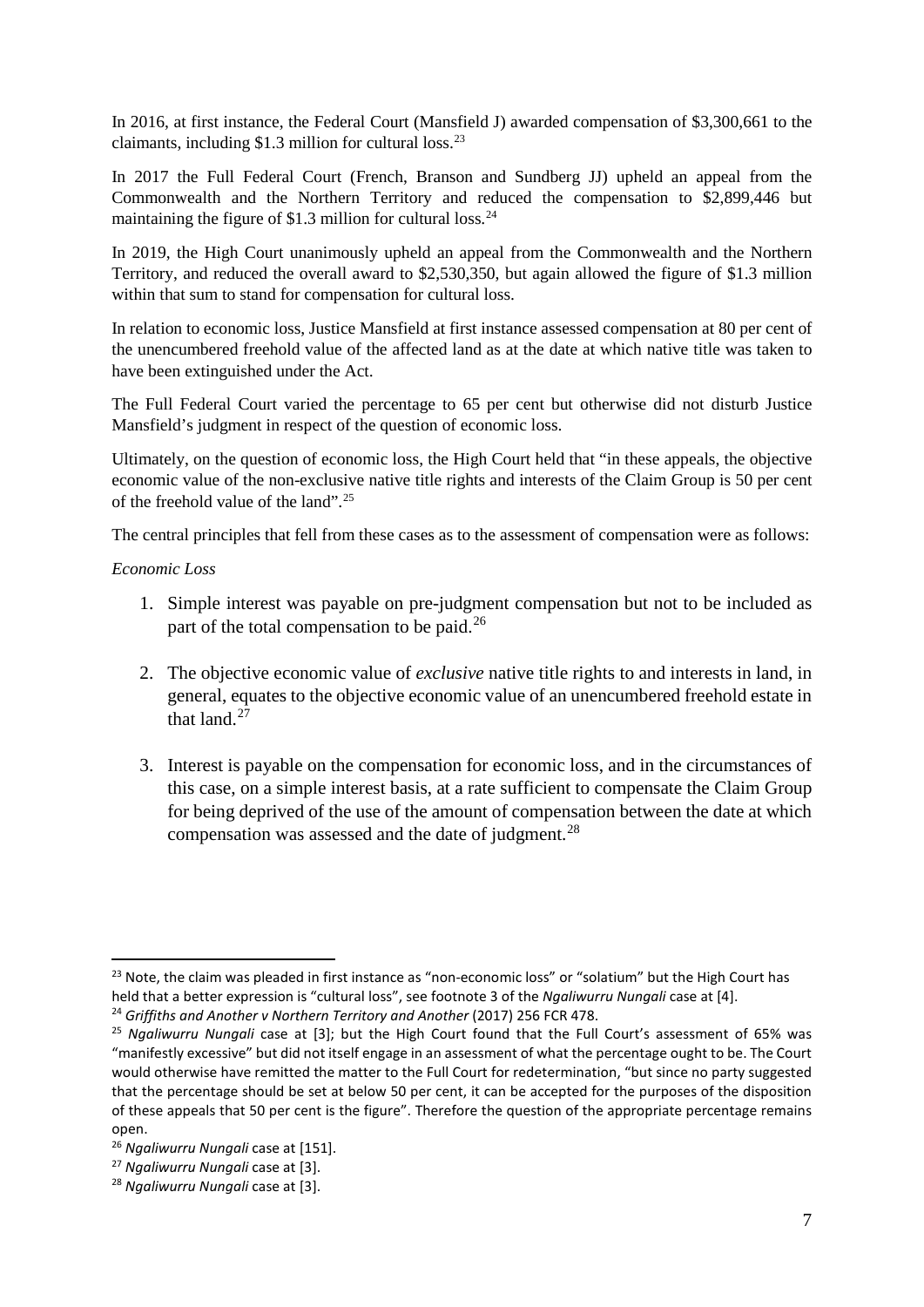- 4. The compensation for loss or diminution of traditional attachment to the land or connection to country and for loss of rights to gain spiritual sustenance from the land is the amount which society would rightly regard as an appropriate award for the loss.<sup>[29](#page-7-0)</sup>
- 5. The date for the assessment of the compensation is the date of the act because the validation provisions deem the extinguishing act to be valid and always to have been valid from the time of the act.<sup>[30](#page-7-1)</sup>
- 6. It is necessary to identify the native title rights and interests in question as a first step in their valuation. [31](#page-7-2)
- 7. The proper comparison is between the native title rights and interests and the rights and interests of a full exclusive native title; and therefore the economic value of the property that was lost must be assessed according to the rights and interests that were held.<sup>[32](#page-7-3)</sup>
- 8. That the inalienability of native title rights and interests did not have the effect of diminishing their value and were not a relevant discounting factor in the assessment of their economic value.  $33$
- 9. That the nature of the native title rights, including whether they were usufructuary, ceremonial, non-exclusive, or included the power to grant co-existing rights and interests in the land, the right to control access to the land and to decide how the land should be used, or the right to exploit the land for commercial purposes were relevant considerations in assessing their economic value.<sup>[34](#page-7-5)</sup>
- 10. The economic value of the Claim Group's native rights should be assessed using an "adapted *Spencer* test"<sup>[35](#page-7-6)</sup>, which asks what price a willing but not anxious purchaser would pay to a willing but not anxious vendor in a hypothetical transaction<sup>[36](#page-7-7)</sup> and therefore "the economic value of native title rights and interests in developed areas should, in many cases, prove to be greater than the economic value of comparable native title rights and interests in a remote location".<sup>[37](#page-7-8)</sup>
- 11. The valuation of native title rights and interests in land is not ordinarily to be confined to the benefit of their past uses but should also extended to their highest and best use.<sup>[38](#page-7-9)</sup>

<span id="page-7-0"></span> <sup>29</sup> *Ngaliwurru Nungali* case at [3].

<span id="page-7-1"></span><sup>30</sup> *Ngaliwurru Nungali* case at [43].

<span id="page-7-2"></span><sup>31</sup> *Ngaliwurru Nungali* case at [68].

<span id="page-7-3"></span><sup>32</sup> *Ngaliwurru Nungali* case at [76] and [87].

<span id="page-7-4"></span><sup>33</sup> *Ngaliwurru Nungali* case at [99] to [101].

<span id="page-7-5"></span><sup>34</sup> *Ngaliwurru Nungali* case at [107].

<span id="page-7-6"></span><sup>35</sup> *Spencer v The Commonwealth* (1907) 5 CLR 418 at 440-441; [1907] HCA 82.

<span id="page-7-7"></span><sup>36</sup> *Ngaliwurru Nungali* case at [84] and [85].

<span id="page-7-8"></span><sup>37</sup> *Ngaliwurru Nungali* case at [96].

<span id="page-7-9"></span><sup>38</sup> *Ngaliwurru Nungali* case at [97].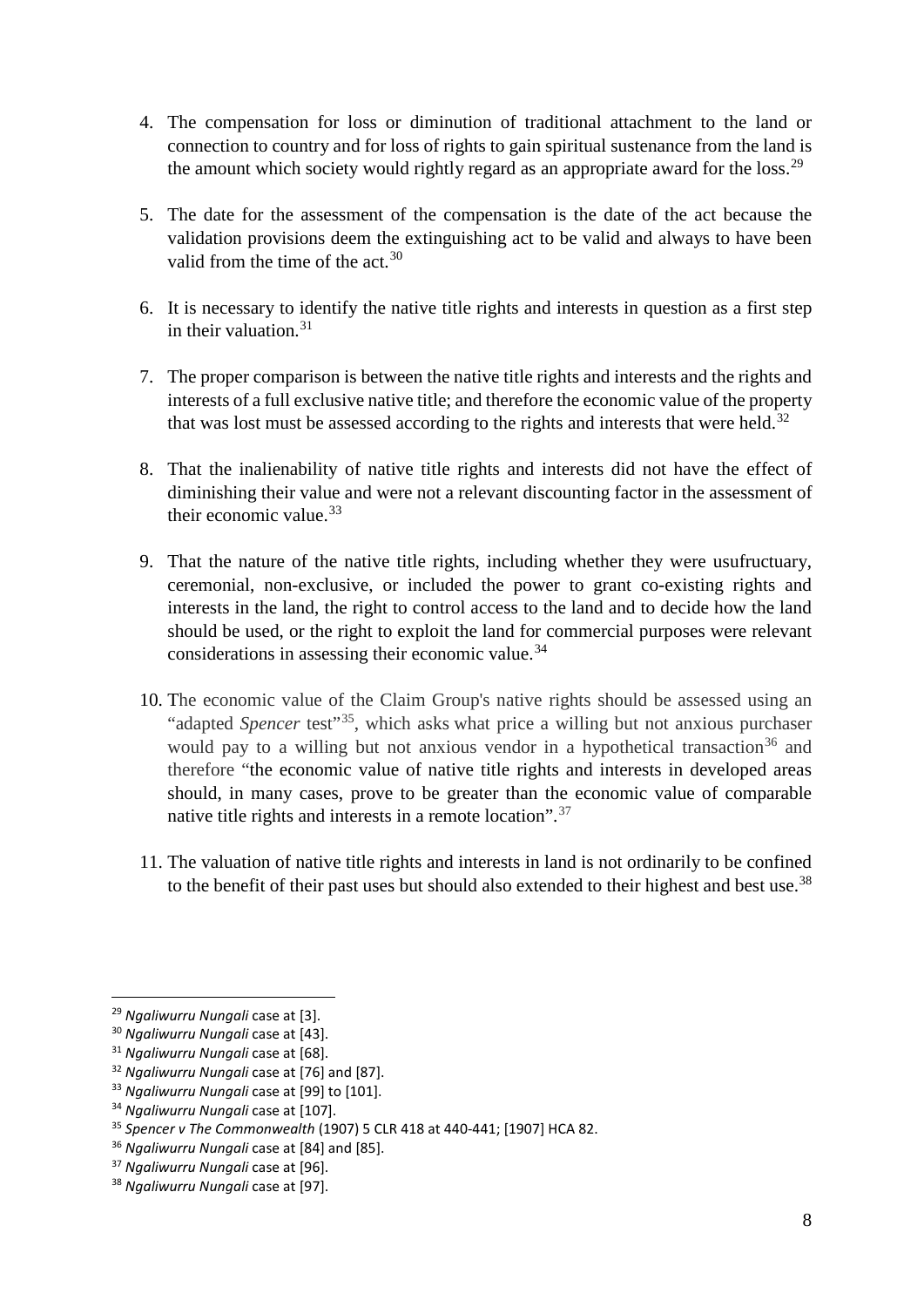12. That courts should take a bifurcated approach<sup>[39](#page-8-0)</sup> to valuation of first determining the economic vale of the native title rights and interests that had been extinguished and then estimating the additional non economic or cultural loss occasioned by the consequent diminution of the Claim Group's connection to country.<sup>[40](#page-8-1)</sup>

#### *Cultural Loss*

- 13. An award for cultural loss is to be made on an *in globo* basis to the Claim Group with the apportionment or distribution of the award being an intramural matter.<sup>[41](#page-8-2)</sup>
- 14. In assessing the entitlement of the native title holders under s 51(1) of the *Act* to compensation on just terms for any loss, diminution, impairment or other *effect of the act* on their *native title rights and interests*, the Act requires compensable acts to be identified but then the task then is to determine the essentially spiritual relationship which the Claim Group had with their country and to translate the spiritual hurt caused by the compensable acts into compensation.<sup>42</sup>
- 15. The task required by s 51(1) of the *Act* requires a number of separate but inter-related steps: identification of the compensable acts; identification of the native title holders' connection with the land or waters by their laws and customs; and then consideration of the particular and inter-related effects of the compensable acts on that connection. [43](#page-8-4)
- 16. That each act of extinguishment should not be considered in isolation but the consequences of acts can be incremental and cumulative and should be assessed in the context of their wider effect on native title.<sup>[44](#page-8-5)</sup>
- 17. That the task of assessing such compensation was to be arrived at as the result of a social judgment, made by the trial judge and monitored by the appellate courts, for what, in the Australian community, at the time of hearing, was an appropriate award for what had been done; "what is appropriate, fair or just".<sup>[45](#page-8-6)</sup>

<span id="page-8-0"></span> <sup>39</sup> The High Court expressly rejected the Full Court's *obiter* that it might have been preferable to approach the assessment task on a "holistic" basis without the division in economic and non-economic loss; see *Ngaliwurru Nungali* case at [86].

<span id="page-8-1"></span><sup>40</sup> *Ngaliwurru Nungali* case at [84].

<span id="page-8-2"></span><sup>41</sup> *Ngaliwurru Nungali* case at [214].

<span id="page-8-3"></span><sup>42</sup> *Ngaliwurru Nungali* case at [216].

<span id="page-8-4"></span><sup>43</sup> *Ngaliwurru Nungali* case at [217].

<span id="page-8-5"></span><sup>44</sup> The High Court affirmed Justice Mansfield's analogy that, "each [compensable] act put a hole in what could be likened to a single large painting – a single and coherent pattern of belief in relation to a far wider area of land. It was as if a series of holes was punched in separate parts of the one painting. The damage done was not to be measured by reference to the hole, or any one hole, but by reference to the entire work." (see *Ngaliwurru Nungali* case at [219].

<span id="page-8-6"></span><sup>45</sup> *Ngaliwurru Nungali* case at [237], see also [59] and [163] in which Mansfield J describes the task as essentially "intuitive".